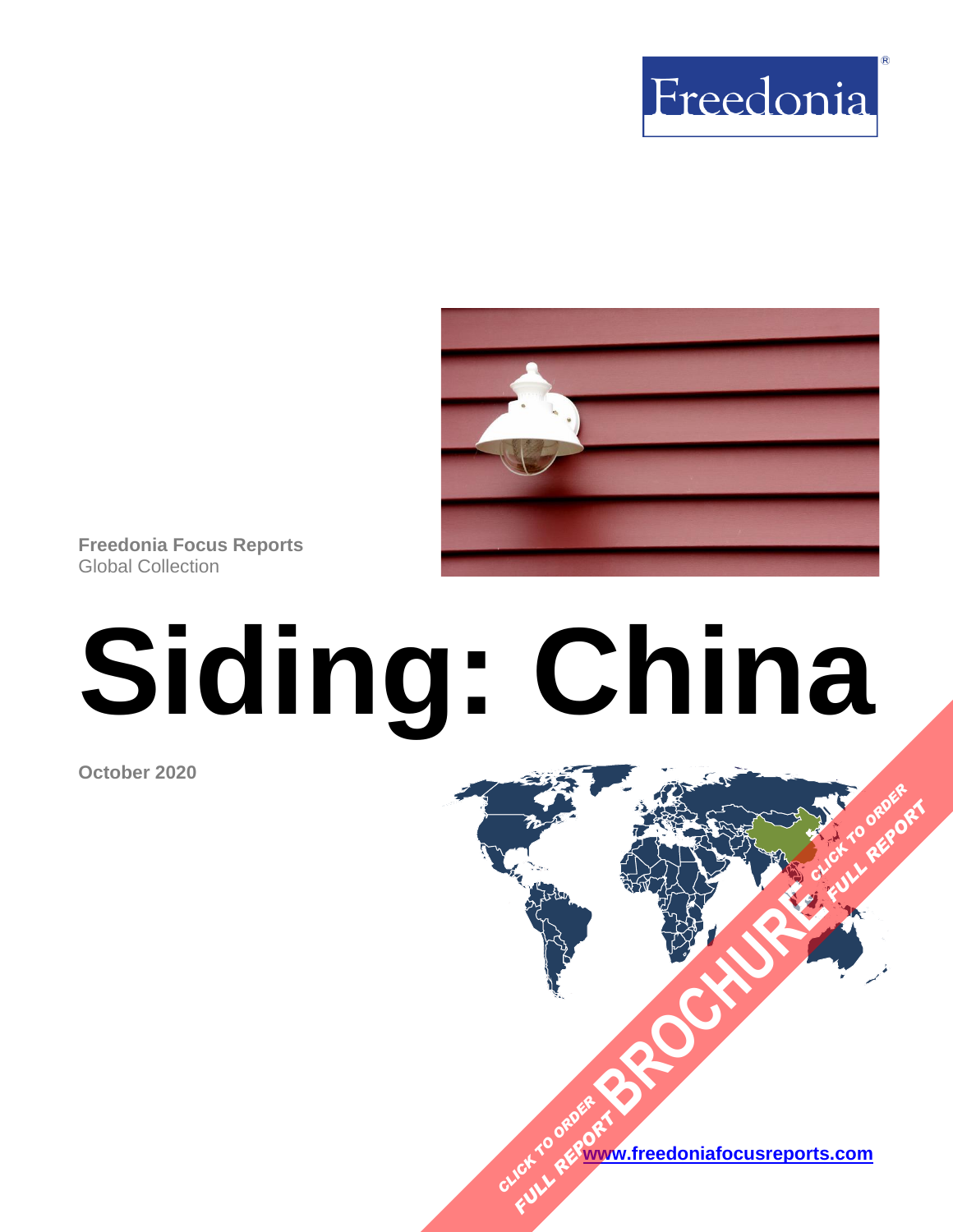# **Table of Contents**

| 1. Highlights                                   | 3              |
|-------------------------------------------------|----------------|
| 2. Market Environment                           | 4              |
| <b>Historical Trends</b>                        | 4              |
| Key Economic Indicators                         | 5              |
| Impact of COVID-19 Pandemic                     | 6              |
| Environmental & Regulatory Factors              | $\overline{7}$ |
| Asia/Pacific Regional Outlook                   | 8              |
| 3. Segmentation & Forecasts                     | 9              |
| Products                                        | 9              |
| Brick & Tile                                    | 10             |
| Concrete & Stone                                | 10             |
| Stucco                                          | 11             |
| Metal                                           | 12             |
| <b>Fiber Cement</b>                             | 13             |
| <b>Other Products</b>                           | 13             |
| Markets                                         | 15             |
| Residential                                     | 16             |
| Nonresidential                                  | 17             |
| 4. Industry Structure                           | 19             |
| <b>Industry Characteristics</b>                 | 19             |
| <b>Market Leaders</b>                           | 20             |
| China State Construction Development (中国建筑兴业集团) | 21             |
| <b>LIXIL Group</b>                              | 21             |
| Nichiha                                         | 22             |
| 5. About This Report                            | 23             |
| Scope                                           | 23             |
| Sources                                         | 23             |
| <b>Industry Codes</b>                           | 24             |
| Freedonia Methodology                           | 24             |
| Resources                                       | 26             |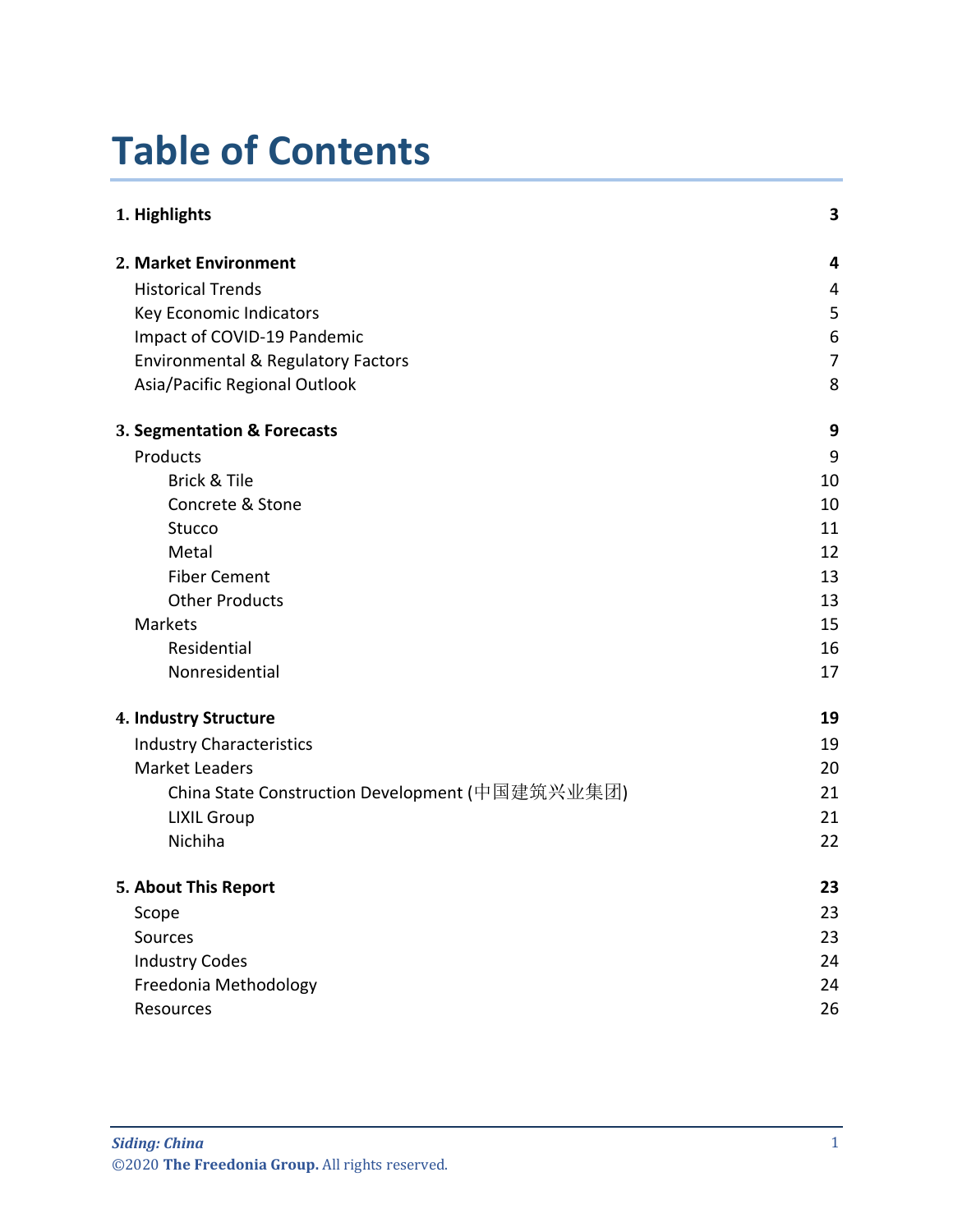# **List of Tables & Figures**

| Figure 1   China: Key Trends in the Siding Market, 2019 - 2024       | 3  |
|----------------------------------------------------------------------|----|
| Figure 2   China: Siding Demand Trends, 2009 - 2019                  | 4  |
| Table 1   China: Key Indicators for Siding Demand, 2009 - 2024       | 5  |
| Figure 3   Asia/Pacific: Siding Demand by Country, 2019 (%)          | 8  |
| Figure 4   China: Siding Demand by Product, 2009 - 2024 (mil sq mtr) | 9  |
| Table 2   China: Siding Demand by Product, 2009 - 2024 (mil sq mtr)  | 9  |
| Figure 5   China: Siding Demand by Product, 2009 - 2024 (%)          | 14 |
| Figure 6   China: Siding Demand by Market, 2009 - 2024 (mil sq mtr)  | 15 |
| Table 3   China: Siding Demand by Market, 2009 - 2024 (mil sq mtr)   | 15 |
| Figure 7   China: Siding Demand by Market, 2009 - 2024 (%)           | 16 |
| Table 4   China: Selected Suppliers to the Siding Market             | 20 |
| Table 5   HS Codes Related to Siding                                 | 24 |
|                                                                      |    |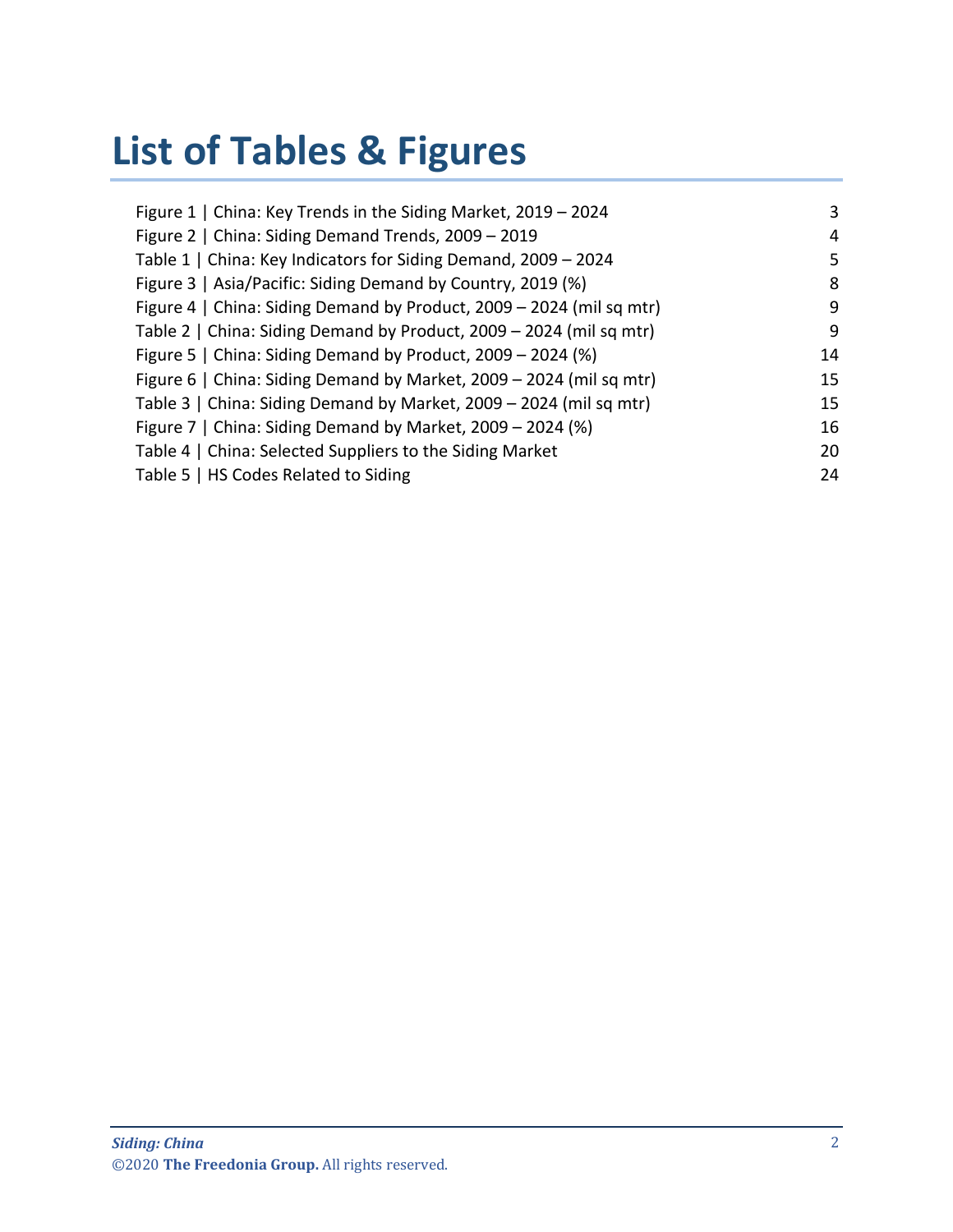# <span id="page-3-0"></span>**About This Report**

# <span id="page-3-1"></span>**Scope**

This report forecasts to 2024 siding (侧板) demand in square meters in China. Total demand is segmented by product in terms of:

- brick and tile
- concrete and stone
- stucco
- metal
- fiber cement
- other products such as exterior insulation and finish systems (EIFS), wood, and vinyl

Total demand is also segmented by market as follows:

- residential
	- o new
	- o improvement and repair
- nonresidential
	- o new
	- o improvement and repair

To illustrate historical trends, total demand is provided in annual series from 2009 to 2019; the various segments are reported at five-year intervals for 2009, 2014, and 2019.

Primary loadbearing walls (of brick, concrete block, poured concrete, or stone) are excluded from the scope of this report, as is vision glass curtain wall. Secondary products such as soffit and trim are also excluded.

Key macroeconomic indicators are also provided with quantified trends. Other various topics, including profiles of pertinent leading suppliers, are covered in this report. A full outline of report items by page is available in the Table of Contents.

## <span id="page-3-2"></span>**Sources**

*Siding: China* (FC60039) is based on *[Global Siding \(Cladding\),](http://www.freedoniagroup.com/DocumentDetails.aspx?ReferrerId=FL-FOCUS&studyid=3874)* a comprehensive industry study published by The Freedonia Group. Reported findings represent the synthesis and analysis of data from various primary, secondary, macroeconomic, and demographic sources, such as:

• firms participating in the industry, and their suppliers and customers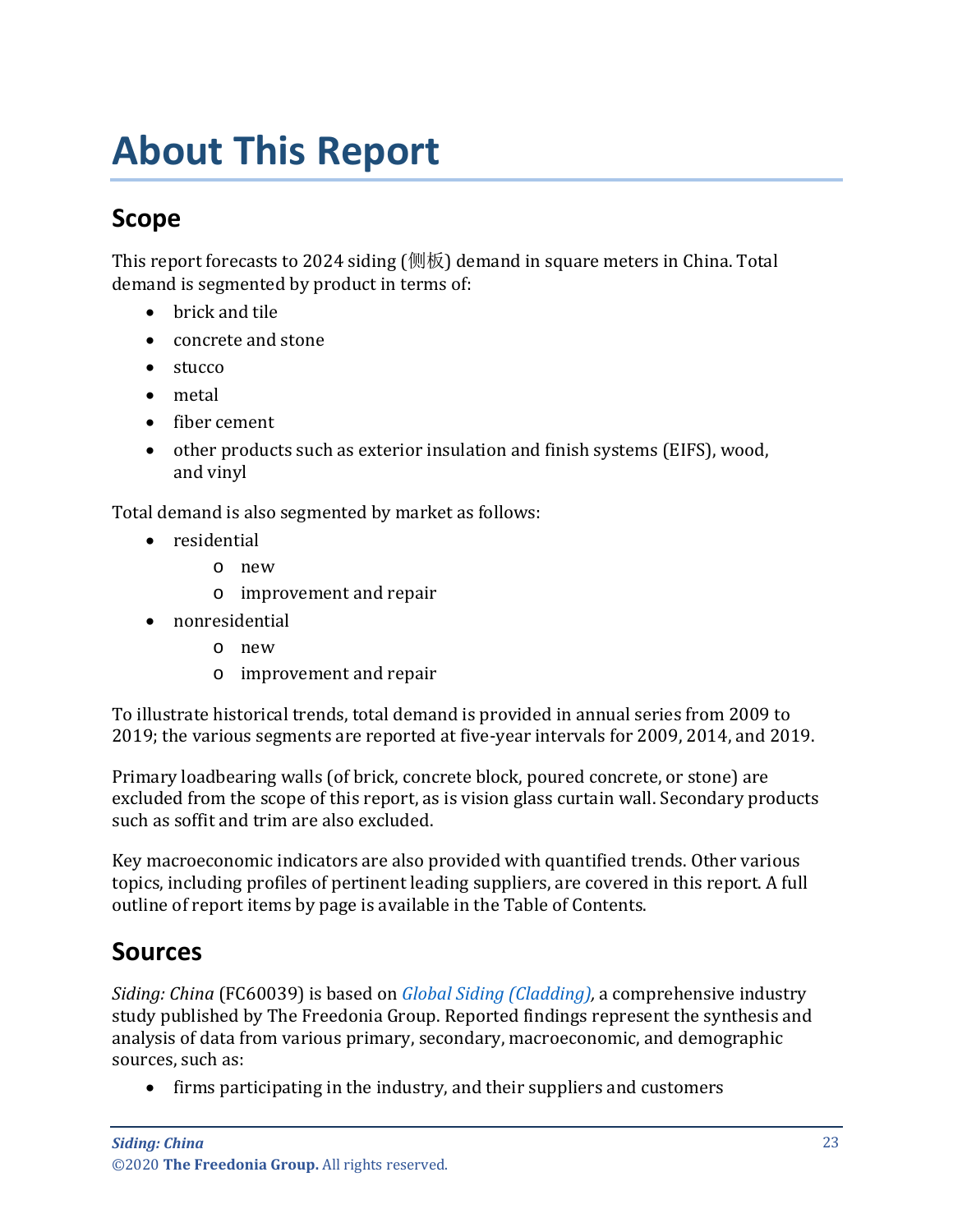#### **About This Report**

- government/public agencies
- intergovernmental and non-governmental organizations
- trade associations and their publications
- the business and trade press
- indicator forecasts by The Freedonia Group
- the findings of other reports and studies by The Freedonia Group

Specific sources and additional resources are listed in the Resources section of this publication for reference and to facilitate further research.

## <span id="page-4-0"></span>**Industry Codes**

<span id="page-4-2"></span>

| Table 5   HS Codes Related to Siding |                                                                                   |  |
|--------------------------------------|-----------------------------------------------------------------------------------|--|
| <b>HS Code</b>                       | <b>Definition</b>                                                                 |  |
| 6810                                 | Articles of cement, of concrete or of artificial stone, whether or not reinforced |  |
| 7610                                 | Aluminum structures and parts of structures                                       |  |

Source: United Nations Statistics Division

## <span id="page-4-1"></span>**Freedonia Methodology**

The Freedonia Group, a subsidiary of MarketResearch.com, has been in business for more than 30 years and in that time has developed a comprehensive approach to data analysis that takes into account the variety of industries covered and the evolving needs of our customers.

Every industry presents different challenges in market sizing and forecasting, and this requires flexibility in methodology and approach. Freedonia methodology integrates a variety of quantitative and qualitative techniques to present the best overall picture of a market's current position as well as its future outlook: When published data are available, we make sure they are correct and representative of reality. We understand that published data often have flaws either in scope or quality, and adjustments are made accordingly. Where no data are available, we use various methodologies to develop market sizing (both top-down and bottom-up) and then triangulate those results to come up with the most accurate data series possible. Regardless of approach, we also talk to industry participants to verify both historical perspective and future growth opportunities.

Methods used in the preparation of Freedonia market research include, but are not limited to, the following activities: comprehensive data mining and evaluation, primary research, consensus forecasting and analysis, ratio analysis using key indicators, regression analysis, end use growth indices and intensity factors, purchase power parity adjustments for global data, consumer and end user surveys, market share and corporate sales analysis, product lifespan analysis, product or market life cycle analysis, graphical data modeling, long-term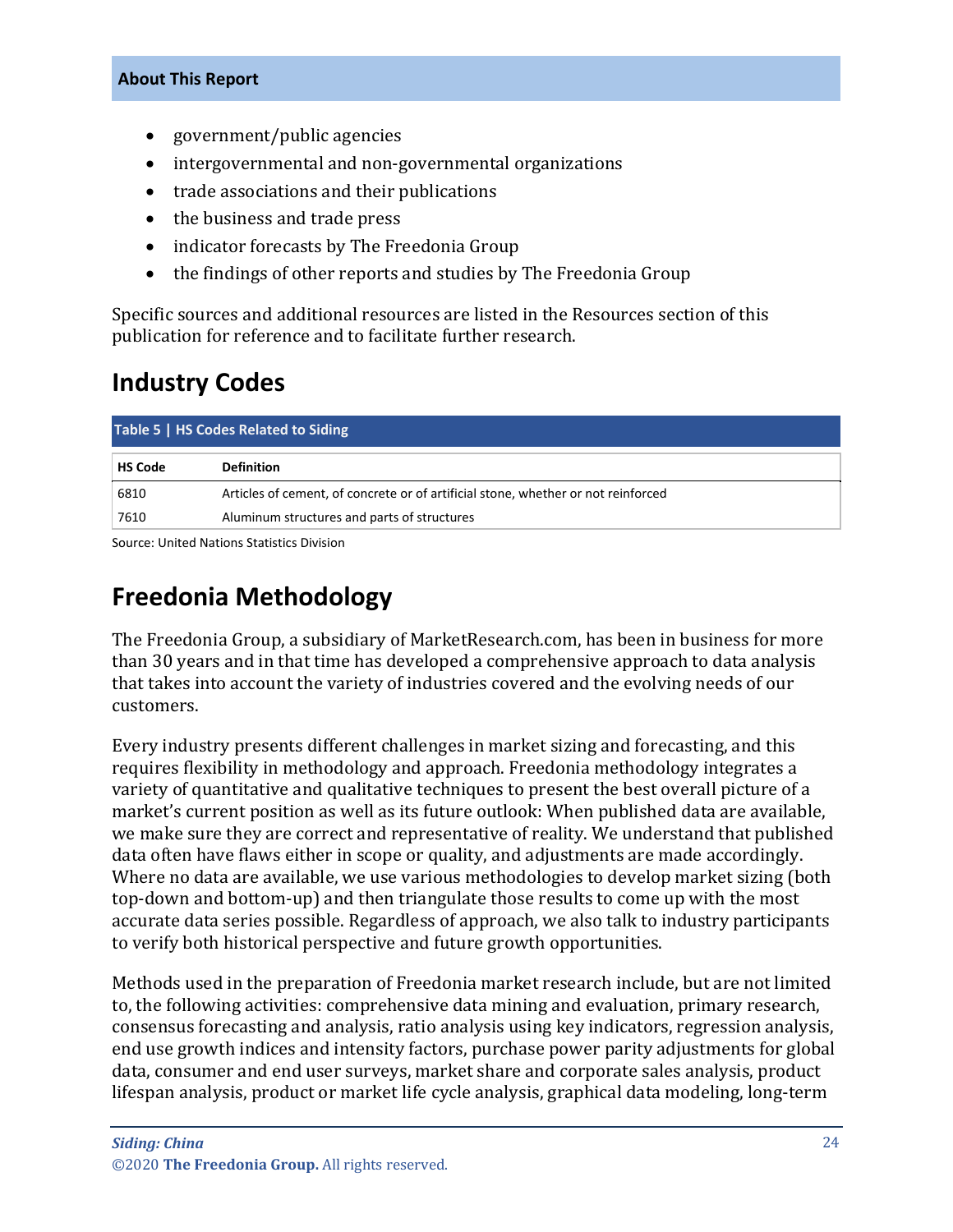historical trend analysis, bottom-up and top-down demand modeling, and comparative market size ranking.

Freedonia quantifies trends in various measures of growth and volatility. Growth (or decline) expressed as an average annual growth rate (AAGR) is the least squares growth rate, which takes into account all available datapoints over a period. The volatility of datapoints around a least squares growth trend over time is expressed via the coefficient of determination, or  $r^2$ . The most stable data series relative to the trend carries an  $r^2$  value of 1.0; the most volatile – 0.0. Growth calculated as a compound annual growth rate (CAGR) employs, by definition, only the first and last datapoints over a period. The CAGR is used to describe forecast growth, defined as the expected trend beginning in the base year and ending in the forecast year. Readers are encouraged to consider historical volatility when assessing particular annual values along the forecast trend, including in the forecast year.

# **Copyright & Licensing**

The full report is protected by copyright laws of the United States of America and international treaties. The entire contents of the publication are copyrighted by The Freedonia Group.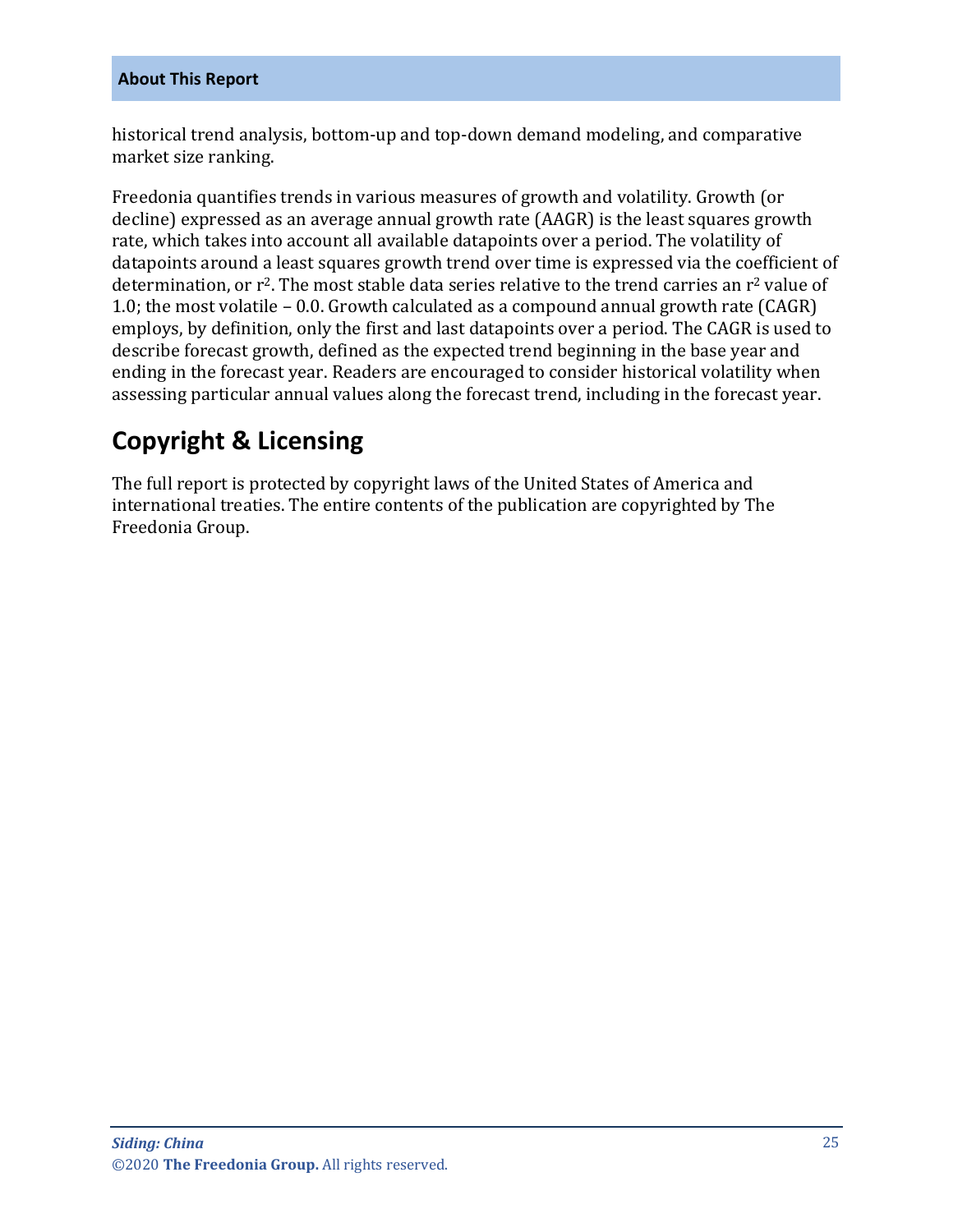### <span id="page-6-0"></span>**Resources**

#### **The Freedonia Group**

 *[Global Siding \(Cladding\)](http://www.freedoniagroup.com/DocumentDetails.aspx?ReferrerId=FL-FOCUS&studyid=3874)* **[Freedonia Industry Studies](http://www.freedoniagroup.com/Home.aspx?ReferrerId=FL-Focus)**  *[Global Acoustic Insulation](http://www.freedoniagroup.com/DocumentDetails.aspx?ReferrerId=FL-FOCUS&studyid=3708) [Global Foamed Plastic Insulation](http://www.freedoniagroup.com/DocumentDetails.aspx?ReferrerId=FL-FOCUS&studyid=3756) [Global Housing](http://www.freedoniagroup.com/DocumentDetails.aspx?ReferrerId=FL-FOCUS&studyid=3752) [Global Industrial & OEM Insulation](http://www.freedoniagroup.com/DocumentDetails.aspx?ReferrerId=FL-FOCUS&studyid=3783) [Global Insulation](http://www.freedoniagroup.com/DocumentDetails.aspx?ReferrerId=FL-FOCUS&studyid=3826) [Global Roofing](http://www.freedoniagroup.com/DocumentDetails.aspx?ReferrerId=FL-FOCUS&studyid=3698) [Global Windows & Doors](http://www.freedoniagroup.com/DocumentDetails.aspx?ReferrerId=FL-FOCUS&studyid=3771) [Insulation](http://www.freedoniagroup.com/DocumentDetails.aspx?ReferrerId=FL-FOCUS&studyid=3754) Low [-Slope Roofing](http://www.freedoniagroup.com/DocumentDetails.aspx?ReferrerId=FL-FOCUS&studyid=3873) [Roofing](http://www.freedoniagroup.com/DocumentDetails.aspx?ReferrerId=FL-FOCUS&studyid=3835) [Roofing Accessories](http://www.freedoniagroup.com/DocumentDetails.aspx?ReferrerId=FL-FOCUS&studyid=3706) [Siding](http://www.freedoniagroup.com/DocumentDetails.aspx?ReferrerId=FL-FOCUS&studyid=3775) [Windows & Doors](http://www.freedoniagroup.com/DocumentDetails.aspx?ReferrerId=FL-FOCUS&studyid=3726) [Wood Panels](http://www.freedoniagroup.com/DocumentDetails.aspx?ReferrerId=FL-FOCUS&studyid=3857)*

#### **[Freedonia Focus Reports](https://www.freedoniafocusreports.com/redirect.asp?progid=89534&url=/)**

 *[Adhesives & Sealants: China](https://www.freedoniafocusreports.com/Adhesives-Sealants-China-FC35088/?progid=89534) [Commercial Building Construction: United States](https://www.freedoniafocusreports.com/Commercial-Building-Construction-United-States-FF60032/?progid=89534) [Construction: United States](https://www.freedoniafocusreports.com/Construction-United-States-FF60054/?progid=89534) COVID [-19 Market Impact Analysis](https://www.freedoniafocusreports.com/COVID-19-Market-Impact-Analysis-FW95079/?progid=89534) [Fabricated Metal Products: United States](https://www.freedoniafocusreports.com/Fabricated-Metal-Products-United-States-FF70027/?progid=89534) [Fiber Cement: China](https://www.freedoniafocusreports.com/Fiber-Cement-China-FC60072/?progid=89534) [Global Demographics](https://www.freedoniafocusreports.com/Global-Demographics-FW95050/?progid=89534) [Global Siding](https://www.freedoniafocusreports.com/Global-Siding-FW60039/?progid=89534) [Siding: United States](https://www.freedoniafocusreports.com/Siding-United-States-FF60039/?progid=89534) [Wood Millwork: United States](https://www.freedoniafocusreports.com/Wood-Millwork-United-States-FF20012/?progid=89534)* **[Freedonia Custom Research](http://www.freedoniagroup.com/CustomResearch.aspx?ReferrerId=FL-Focus)**

#### **Trade Publications**

*Builder Building Design+Construction Engineering News -Record Journal of Light Construction Qualified Remodeler Walls & Ceilings*